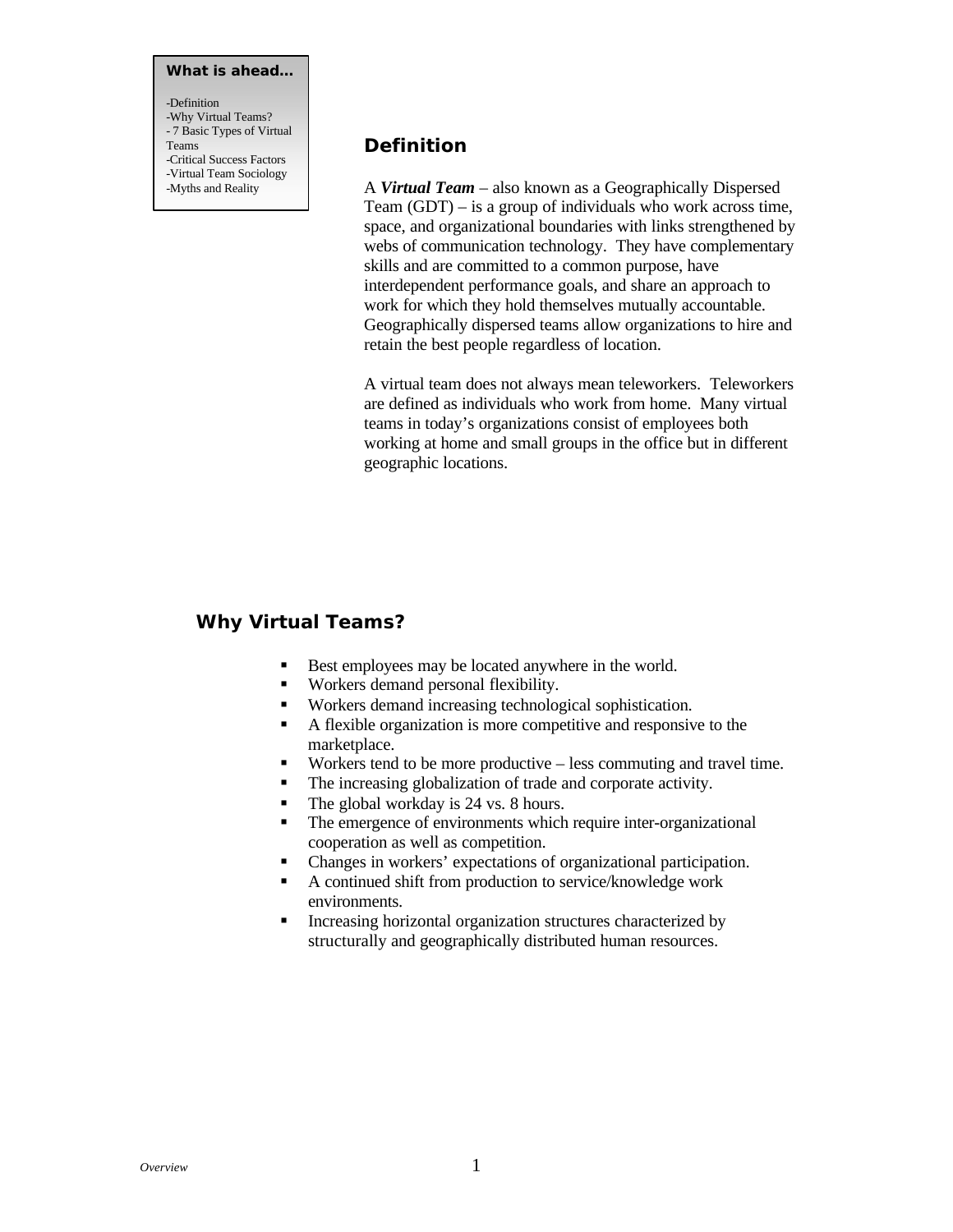### **7 Basic Types of Virtual Teams**

**Networked Teams** consist of individuals who collaborate to achieve a common goal or purpose; membership is frequently diffuse and fluid.

**Parallel Teams** work in short term to develop recommendations for an improvement in a process or system; has a distinct membership.

**Project or Product-Development Teams** conduct projects for users or customers for a defined period of time. Tasks are usually nonroutine, and the results are specific and measurable; team has decisionmaking authority.

**Work or Production Teams** perform regular and ongoing work usually in one function; clearly defined membership.

**Service Teams** support customers or the internal organization in typically a service/technical support role around the clock.

**Management Teams** work collaboratively on a daily basis within a functional division of a corporation.

**Action Teams** offer immediate responses activated in (typically) emergency situations.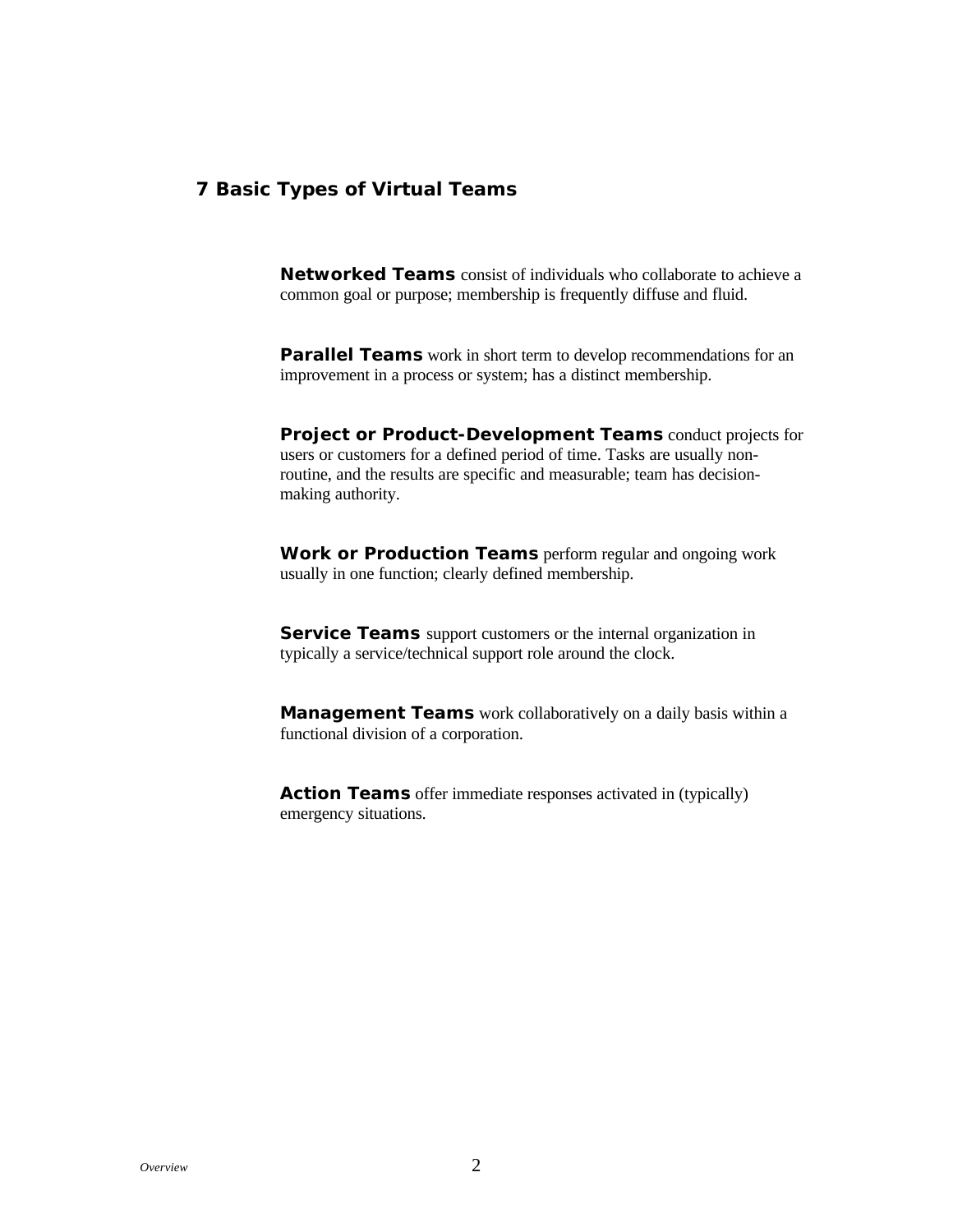# **Critical Success Factors of Virtual Teams**

- The existence of availability standards.
- Ample resources to buy and support state-of-the-art *reliable* communication and collaboration tools for *all* team members.
- The existence of corporate memory systems such as lessons learned databases.
- The existence of written goals, objectives, project specifications, and performance metrics; results orientation.
- **Managers and team members with a better-than-average ability to** accurately estimate.
- A lower-than-normal ration of pushed to pulled information.
- Team communication is prioritized by the sender.
- Human resource policies, reward/recognition systems as well as career development systems address the unique needs of virtual workers.
- Good access to technical training and information on how to work across cultures.
- **Training methods accommodate continual and just-in-time learning.**
- There are standard and agreed on technical and "soft" team processes.
- A "high trust" culture; teamwork and collaboration are the norm.
- **Exercise 1** Leaders set high performance expectations; model behaviors such as working across boundaries and using technology effectively.
- Team leaders and members exhibit competence in working in virtual environments.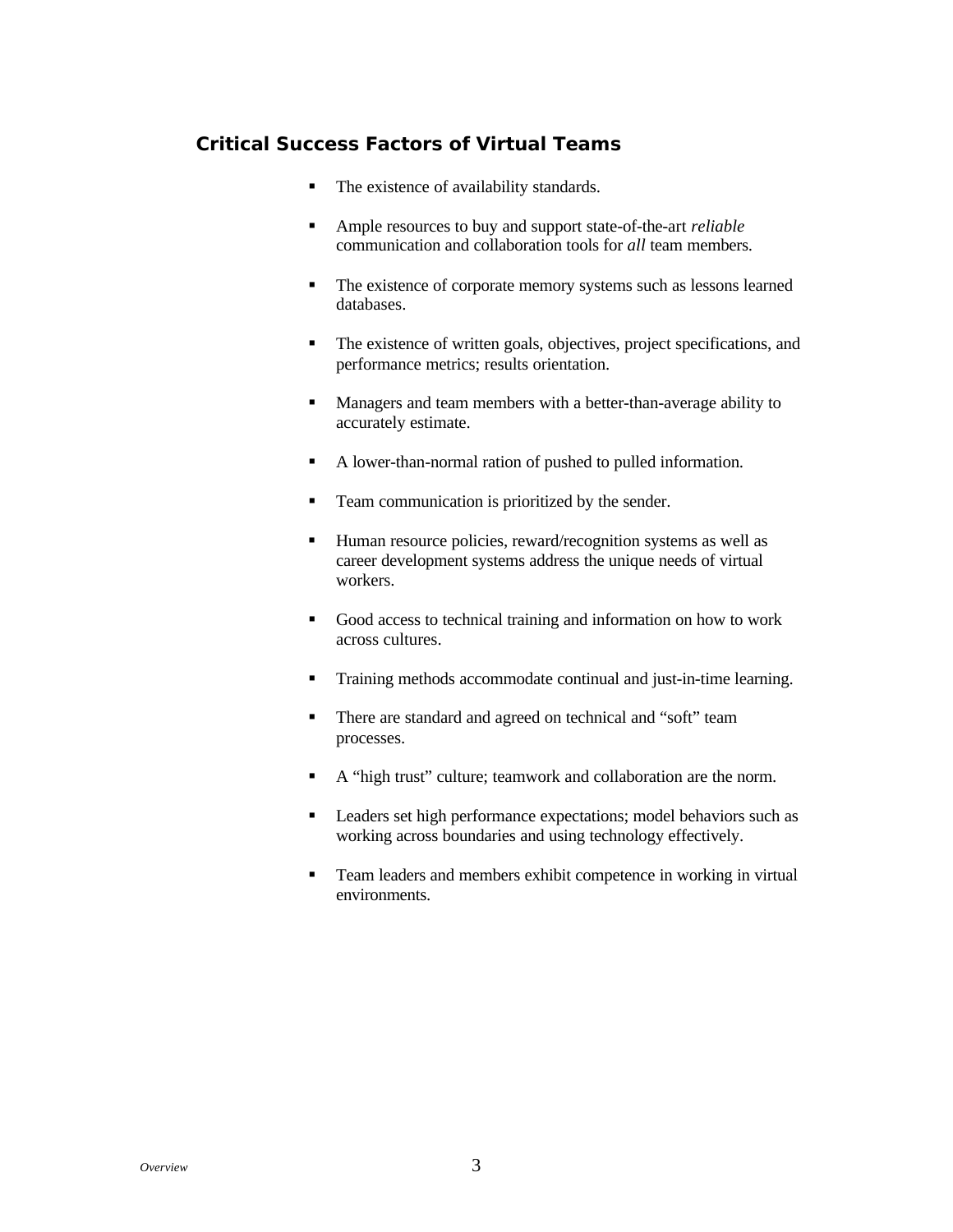# **Virtual Team Sociology**

Within the virtual connection is an opportunity for efficiency and team synergy unrealized in traditional teams and worker interaction. The realization of these possible outcomes is reliant upon the development of new team sociology inclusive of all virtual team members with their varying geographies and cultures; including contingent workers from outside the immediate organization.

Building blocks of the "new" sociology:

- Team members have to adopt and adapt to new technologies.
- $\blacksquare$  Members must be more adaptive "resilient" to a changing variety of assignments and tasks during the life of any particular team.
- **Team membership more dynamic with changing tasks and** responsibilities.
- Roles will be more dynamic because virtual teams are more flexible regarding organizational responses to market needs.
- Members are required to have superior team participation skills: team membership is fluid requiring team members who can quickly assimilate into the team (the responsibility for assimilation is primarily with the new member).
- Virtual teams will be expected to be able to repeatedly change membership without losing productivity; little time will be available for team members to learn how to work together.
- Technology such as intranets can streamline socialization of new members by coming up to speed quickly with archived written information, video, and audio recordings.
- **Employees will have to learn to join teams and accept new members** without the benefit of time-related socialization. Norms and role expectations must be expressed explicitly to new members who must quickly acculturate.